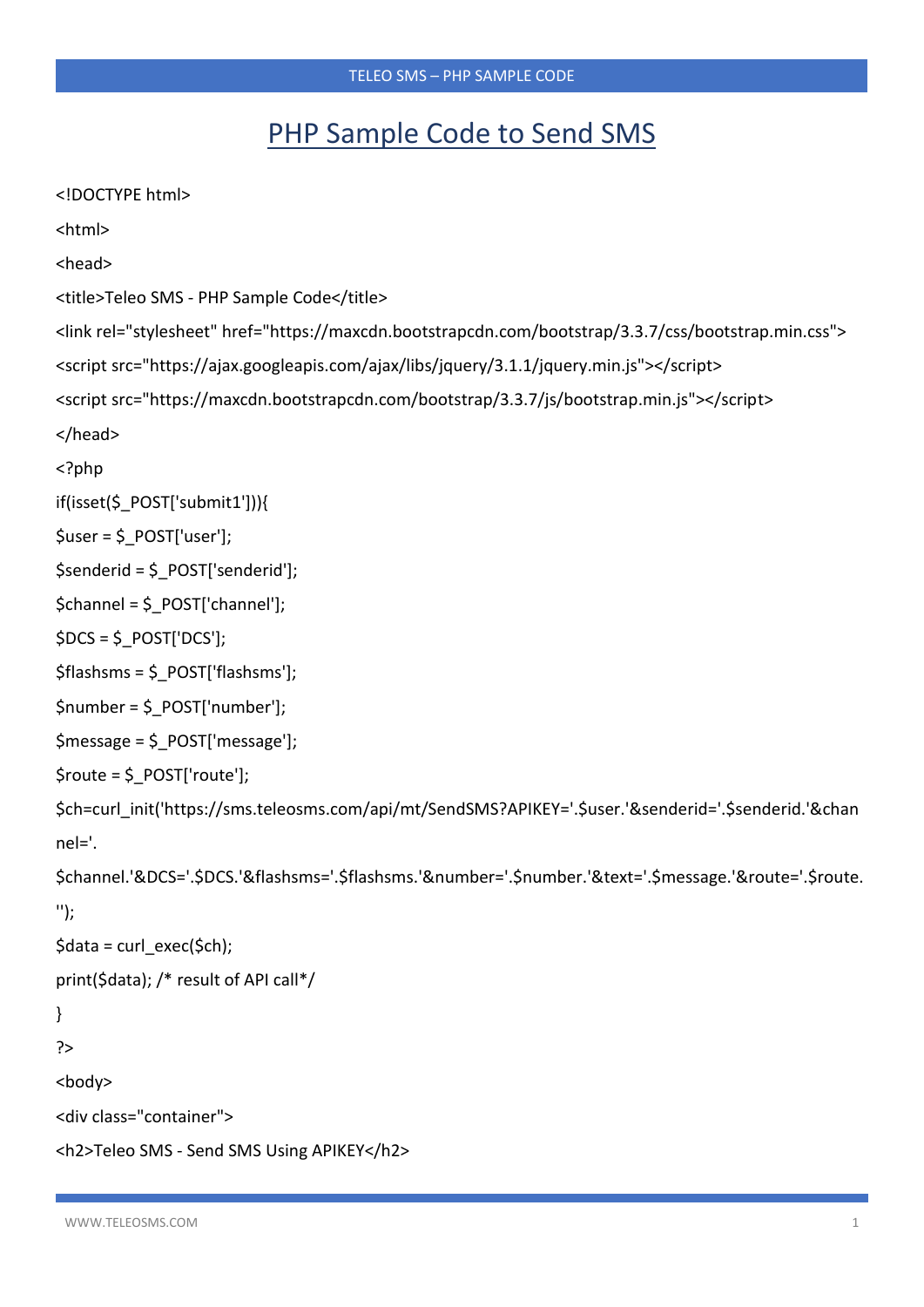```
<form method="post" action="">
<div class="form-group">
<label for="api">API:</label>
<input type="text" id="TextBox1" name="" value="https://sms.teleosms.com/api/mt/SendSMS?"
readonly="readonly" class="form-control">
</div>
<div class="col-md-6">
<div class="form-group">
<label for="apikey">APIKey:</label>
<input id="TextBox2" type="text" name="user" value="" class="form-control" placeholder="Enter
APIKey">
</div>
<div class="form-group">
<label for="senderid">Sender ID</label>
<input id="TextBox3" type="text" name="senderid" value="TELEOS" class="form-control">
</div>
<div class="form-group">
<label for="channel"> Channel</label>
<input id="TextBox4" type="text" name="channel" value="Trans" class="form-control">
</div>
<div class="form-group">
<label for="route">Route:</label>
<input id="TextBox9" type="text" name="route" value="2" class="form-control">
</div>
</div>
<div class="col-md-6">
<div class="form-group">
<label for="dcs">DCS</label>
<input id="TextBox5" type="text" name="DCS" value="0" class="form-control">
</div>
```